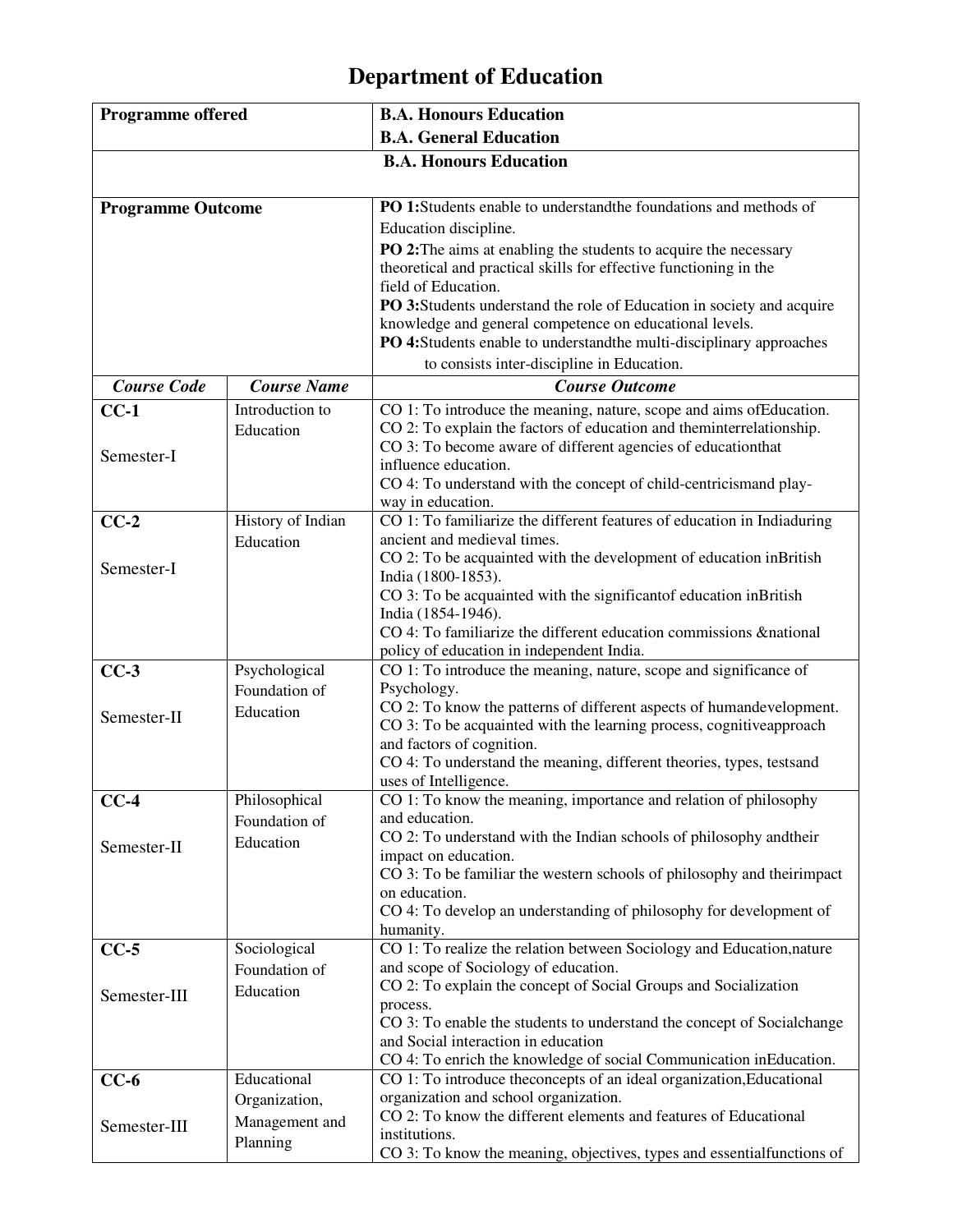|               |                             | Educational management.<br>CO 4: Toenable the students to understand the different aspects of<br>Educational planning.                                                                                           |
|---------------|-----------------------------|------------------------------------------------------------------------------------------------------------------------------------------------------------------------------------------------------------------|
| $CC-7$        | Guidance and<br>Counselling | CO 1: To understand the concept, meaning, needs and functions of<br>Guidance.                                                                                                                                    |
| Semester-III  |                             | CO 2: To enrich the knowledgeof various types of Guidance.<br>CO 3: To introduce the basic concept, techniques and types of<br>Counselling.<br>CO 4: To find out the basic data necessary for Guidance aboutCRC, |
| <b>SEC-A1</b> | Communication               | ARC.<br>CO 1: To introduce the meaning, nature, types, principles, process                                                                                                                                       |
|               | <b>Skills</b>               | and barriers of communication.                                                                                                                                                                                   |
| Semester-III  |                             | CO 2: To explain the concept, principles, types and barriers of Listening<br>Skills.                                                                                                                             |
|               |                             | CO 3: To familiarize the differenttypes of Speaking Skills.<br>CO 4: To know the concept, principles, types and barriers of Reading                                                                              |
| SEC-A2        | Skill for                   | and Writing Skills.<br>CO 1: To know the democratic rights, fundamental Rights and duties                                                                                                                        |
|               | Democratic                  | of citizenship in Indian Constitution.                                                                                                                                                                           |
| Semester-III  | Citizenship                 | CO 2: To understand with concepts of child protection and child rights.                                                                                                                                          |
|               |                             | CO 3: To be familiar idea about child violence and child rights.                                                                                                                                                 |
|               |                             | CO 4: To develop an understanding of about domestic violence and<br>domestic rights.                                                                                                                             |
| $CC-8$        | Technology in               | CO 1: To develop an understanding the concept, need and scope of                                                                                                                                                 |
|               | Education                   | educational technology and System approach.                                                                                                                                                                      |
| Semester-IV   |                             | CO 2: To know the use of computer in education and communication.                                                                                                                                                |
|               |                             | CO 3: To get acquainted with the instructional techniques and different                                                                                                                                          |
|               |                             | models of teaching.<br>CO 4: Toenable the students to understand of ICT, e-learning&                                                                                                                             |
|               |                             | MOOC.                                                                                                                                                                                                            |
|               |                             |                                                                                                                                                                                                                  |
| $CC-9$        | <b>Curriculum Studies</b>   | CO 1: To understand about concept, nature, types and majorapproaches                                                                                                                                             |
|               |                             | of curriculum.                                                                                                                                                                                                   |
| Semester-IV   |                             | CO 2: To get acquainted with content selection and selected theories in                                                                                                                                          |
|               |                             | this regard.                                                                                                                                                                                                     |
|               |                             | CO 3: To explain an understanding about curriculum development and<br>NCF-2005.                                                                                                                                  |
|               |                             | CO 4: To enrichto understanding approaches and models of evaluation                                                                                                                                              |
|               |                             | & reform of curriculum.                                                                                                                                                                                          |
| $CC-10$       | <b>Inclusive Education</b>  | CO 1: To introduce the meaning of Inclusion, exclusion and Inclusive                                                                                                                                             |
|               |                             | society.                                                                                                                                                                                                         |
| Semester-IV   |                             | CO 2: To explain the types of exclusion and their causes.<br>CO 3: To understand the concepts, types and cause of Socially disabled                                                                              |
|               |                             | learners.                                                                                                                                                                                                        |
|               |                             | CO 4: To become aware to know how to bring about inclusion in                                                                                                                                                    |
|               |                             | different spheres.                                                                                                                                                                                               |
| <b>SEC-B1</b> | <b>Teaching Skill</b>       | CO 1: To develop the concept, nature and factors of Teaching.<br>CO 2: To enrich to understanding the types of teaching like Micro-                                                                              |
|               |                             | teaching, Simulated teaching and Integrated teaching.                                                                                                                                                            |
| Semester-IV   |                             | CO 3: To explain the different skills and phases of teaching.                                                                                                                                                    |
|               |                             | CO 4: To enable the students to understand concept, importance and                                                                                                                                               |
| SEC-B2        | Life Skill                  | steps of Learning Design (LD).<br>CO 1: To understand the basic concept, origin and development of life                                                                                                          |
|               | Education                   | skill education.                                                                                                                                                                                                 |
|               |                             | CO 2: To familiarize the different features of Generic Life skills and                                                                                                                                           |
| Semester-IV   |                             | Problem specific skills.                                                                                                                                                                                         |
|               |                             | CO 3: To enable the students to understand the cconcept of training                                                                                                                                              |
|               |                             | and techniques for life skill education.<br>CO 4: To make an idea about ways in which individual's personality                                                                                                   |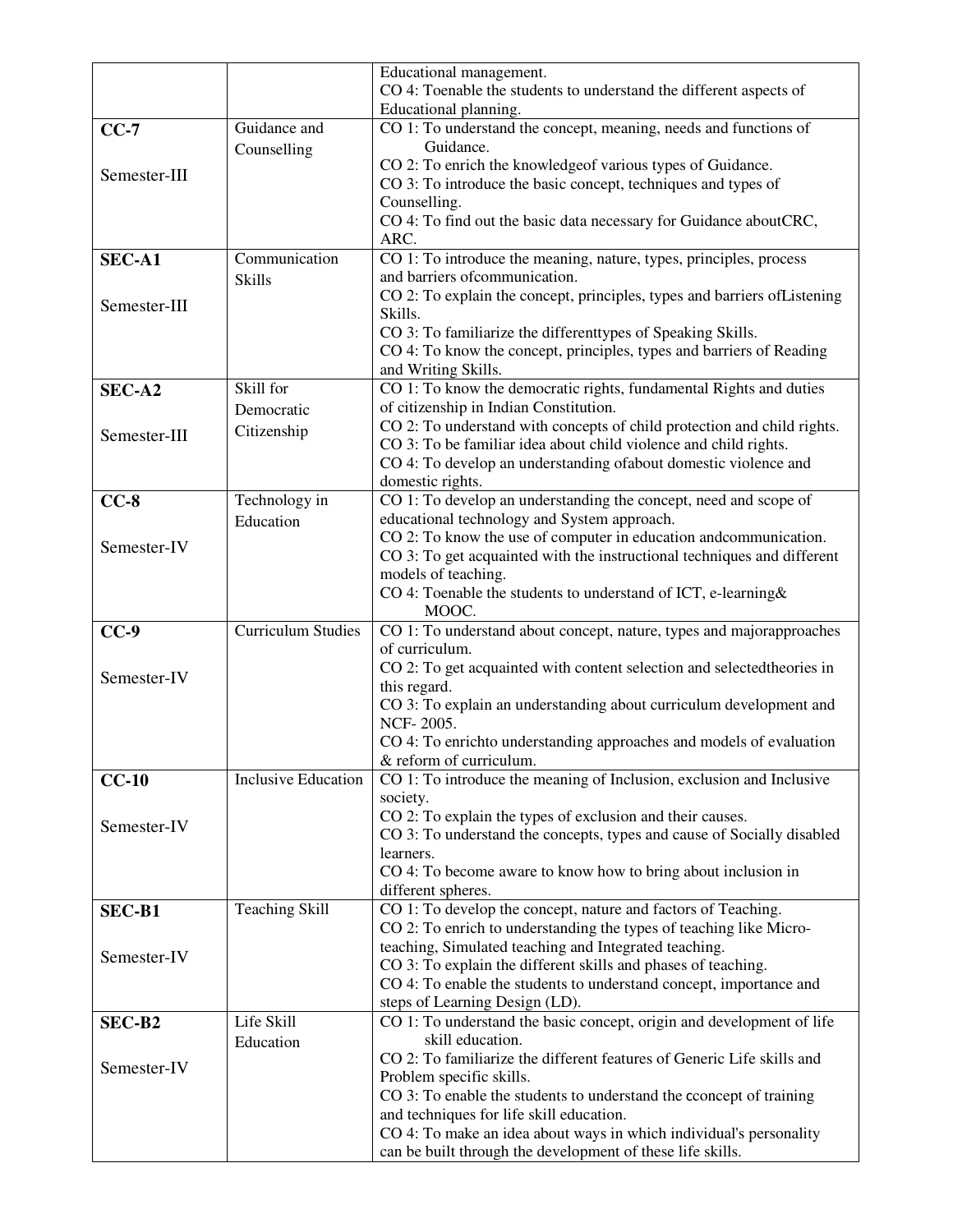| $CC-11$     | Measurement and          | CO 1: To enable the students to understand the concepts of                                                                                   |
|-------------|--------------------------|----------------------------------------------------------------------------------------------------------------------------------------------|
|             | Evaluation in            | measurement and evaluation in education.                                                                                                     |
| Semester-V  | Education                | CO 2: To know the process, types and steps of Evaluation process.<br>CO 3: To be familiar of measuring instruments, tools and techniques and |
|             |                          | their uses.                                                                                                                                  |
|             |                          | CO 4: To enrich the knowledge of principles of a good testconstruction.                                                                      |
| $CC-12$     | Statistics in            | CO 1: To develop the concept of statistics and to develop skill in                                                                           |
|             | Education                | analyzing descriptive measures.                                                                                                              |
| Semester-V  |                          | CO 2: To be acquainted with the concept of NPC and its uses in                                                                               |
|             |                          | education.                                                                                                                                   |
|             |                          | CO 3: To enable the students todevelop a concept of measures of<br>relationship.                                                             |
|             |                          | CO 4: Tointroduce the ability to organize relevant educational data                                                                          |
|             |                          | and to represent displaying data.                                                                                                            |
| DSE-A1      | Peace and Value          | CO 1: To introduce the concept, aims and scope of Peace Education.                                                                           |
|             | Education                | CO 2: To explain the role of Educational Institutional in promoting                                                                          |
| Semester-V  |                          | Peace Education.                                                                                                                             |
|             |                          | CO 3: To understand the meaning, concept and needs of Value<br>Education.                                                                    |
|             |                          | CO 4: To know the role of Value Education in resolving conflict.                                                                             |
| DSE-A2      | Educational              | CO 1: To know of educational ideas of IndianEducators like as                                                                                |
|             | Thought of Great         | Vivekananda, Rabindranath, Gandhiji.                                                                                                         |
| Semester-V  | Educators                | CO 2: To know of educational ideas of Western Educators like as                                                                              |
|             |                          | Plato, Rousseau, Montessori.                                                                                                                 |
|             |                          | CO 3: To understand pedagogical concepts given by Indian educational<br>thinkers like as Radhakrisnan, Begum Rokeya, Sister Nivedita.        |
|             |                          | CO 4: To understand pedagogical concepts given by Western                                                                                    |
|             |                          | educational thinkers like as Pestalozzi, Dewey, Ivan Illich.                                                                                 |
| DSE-B1      | <b>Teacher Education</b> | CO 1: To understand the basic concept, meaning and scope of                                                                                  |
|             |                          | Teacher education.                                                                                                                           |
| Semester-V  |                          | CO 2: To familiarize the different features of historical perspective                                                                        |
|             |                          | and development of teacher education in India.<br>CO 3: To enable the students to understand the Role of the different                       |
|             |                          | agencies in teacher education like NCTE, NCERT, NUEPA.                                                                                       |
|             |                          | CO 4: To make an idea about Pre service, In service, Orientation and                                                                         |
|             |                          | Refresher Courses for preparation of teacher.                                                                                                |
| DSE-B2      | Open and Distance        | CO 1: To introduce the concept, objectives and characteristics of open                                                                       |
|             | Learning                 | and distance education.<br>CO 2: To be aware of the modes and strategies of open and distance                                                |
| Semester-V  |                          | education.                                                                                                                                   |
|             |                          | CO 3: To understand of the present status and role of multi-media in                                                                         |
|             |                          | open and distance education.                                                                                                                 |
|             |                          | CO 4: To know about the different agencies, problems and remedies of                                                                         |
| $CC-13$     | Psychology of            | open and distance education in India.<br>CO 1: To understand the concept of adjustment, maladjustment and                                    |
|             | Adjustment               | some commonly found problem behavior.                                                                                                        |
| Semester-VI |                          | CO 2: To know the multi-axial classification of mental disorders.                                                                            |
|             |                          | CO 3: To be aware about different coping strategies for stressful                                                                            |
|             |                          | situation.                                                                                                                                   |
|             |                          | CO4: To be enrich to know the administration, scoring and<br>interpretation of the psychological tests.                                      |
| $CC-14$     | <b>Basic Concept of</b>  | CO 1: To introduce concept, meaning, characteristics and types of                                                                            |
|             | Educational              | <b>Educational Research.</b>                                                                                                                 |
| Semester-VI | Research                 | CO 2: To explain the different elements of Educational Research                                                                              |
|             |                          | like Literature review, Research question and Hypothesis.                                                                                    |
|             |                          | CO 3: To become aware about the various steps to be followed for<br>conducting a research.                                                   |
|             |                          | CO 4: To understand how to write a Research proposal and review                                                                              |
|             |                          | research papers.                                                                                                                             |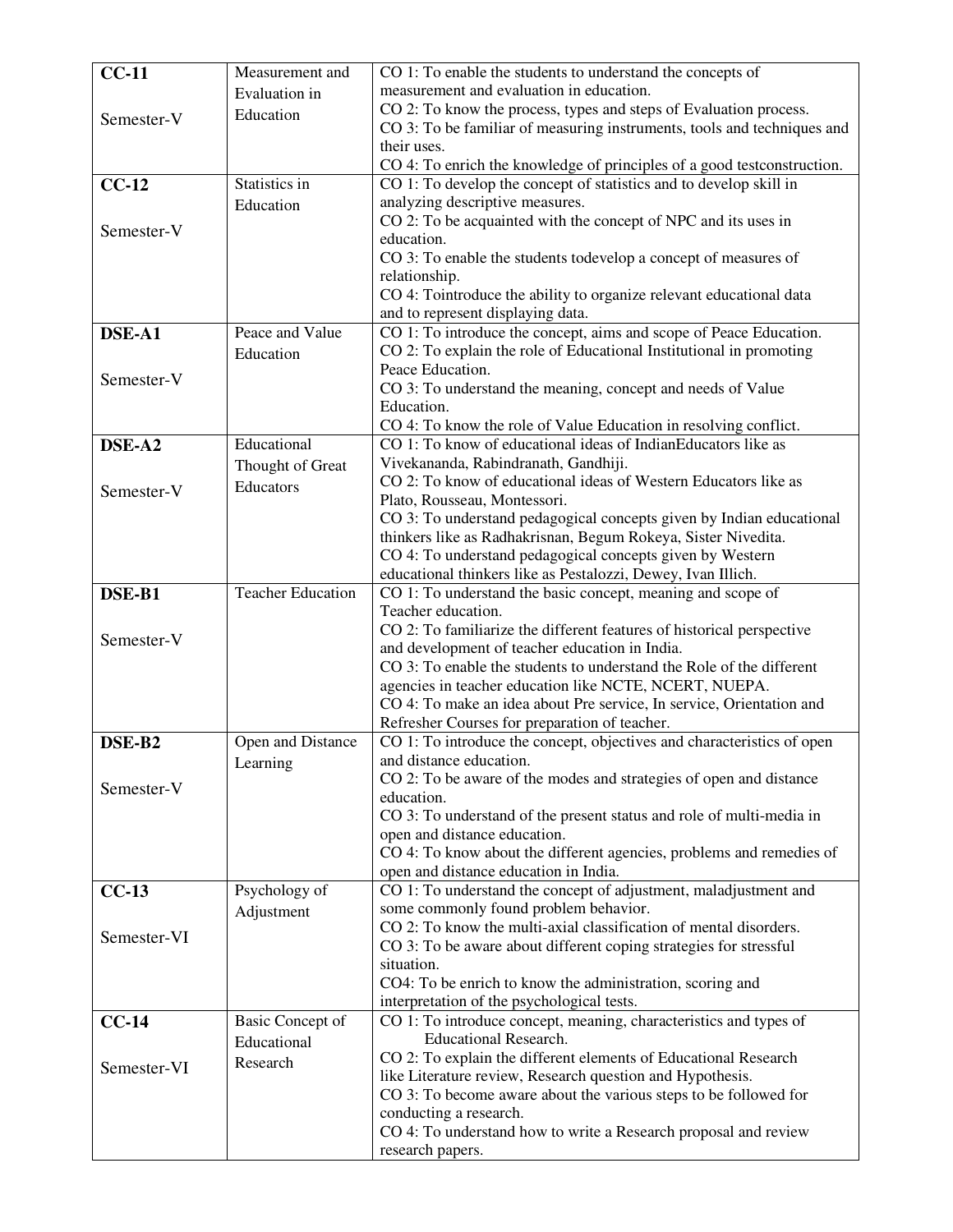| DSE-A3                   | Gender and Society     | CO 1: To understand the basic terms, concepts, used in Gender                                             |
|--------------------------|------------------------|-----------------------------------------------------------------------------------------------------------|
|                          |                        | dynamics and Gender identity.                                                                             |
|                          |                        | CO 2: To identify the concept, types and agencies of Gender                                               |
| Semester-VI              |                        | socialization.                                                                                            |
|                          |                        | CO 3: To understand the gender discrimination in construction and                                         |
|                          |                        | dissemination of knowledge.                                                                               |
|                          |                        | CO 4: To know an awareness and sensitivity in Gender equality.                                            |
| DSE-A4                   | Population             | CO 1: To introduce the meaning, objectives, factors and needs of                                          |
|                          | Education              | Population Education.                                                                                     |
|                          |                        | CO 2: To explain the population growth and its impact and                                                 |
| Semester-VI              |                        | responsibilities.                                                                                         |
|                          |                        | CO 3: Tobecome aware about the status of Female Education.                                                |
|                          |                        | CO 4: To know the teacher role in creating awareness of population                                        |
|                          |                        | Problems.                                                                                                 |
| DSE-B3                   | Human Rights           | CO 1: To enable the students to understand the concept, nature,                                           |
|                          | Education              | characteristics and significance of Human Rights Education.                                               |
|                          |                        | CO 2: To know the declaration of human rights about National and                                          |
| Semester-VI              |                        | International perspectives.                                                                               |
|                          |                        | CO 3: To be familiar the different features of Human Rights Act-1993.                                     |
|                          |                        | CO 4: To enrich the knowledge about role of Advocacy groups.                                              |
| DSE-B4                   | <b>Women Education</b> | CO 1: To familiarize the different features of historical perspectives                                    |
|                          |                        | of Women Education.                                                                                       |
|                          |                        | CO 2: To know the policy perspectives and committees and                                                  |
| Semester-VI              |                        | commissions on Women Education.                                                                           |
|                          |                        | CO 3: To make an idea about role of Indian thinkers about Rammohan                                        |
|                          |                        | Roy and Vidyasagar towards Women Education.                                                               |
|                          |                        | CO 4: To identify major constraints of Women Education and                                                |
|                          |                        | Women Empowerment.                                                                                        |
|                          |                        | <b>B.A. General Education</b>                                                                             |
|                          |                        |                                                                                                           |
|                          |                        |                                                                                                           |
|                          |                        | PO 1:Students enable to realize the foundations and needs of Education                                    |
| <b>Programme Outcome</b> |                        | discipline.                                                                                               |
|                          |                        | PO 2: The programme to establish academic experiences in the                                              |
|                          |                        | discipline of Education for students.                                                                     |
|                          |                        | PO 3:Students enable to understand the multi-disciplinary approaches                                      |
|                          |                        | to consists inter-discipline in Education.                                                                |
|                          |                        | PO 4:Students understand to acquire the necessary for effective                                           |
|                          |                        | functions in the field of Education.                                                                      |
| <b>Course Code</b>       | <b>Course Name</b>     | <b>Course Outcome</b>                                                                                     |
| $CC-1/GE-1$              | Introduction to        | CO 1: To introduce the meaning, nature, scope and aims of Education.                                      |
|                          |                        | CO 2: To explain the factors of education and theminterrelationship.                                      |
|                          | Education              | CO 3: To become aware of different agencies of education that                                             |
| Semester-I               |                        | influence education.                                                                                      |
|                          |                        | CO 4: To understand with the concept of child-centricismand play-                                         |
|                          |                        | way in education.                                                                                         |
| $CC-2/GE-2$              | Psychological          | CO 1: To introduce the meaning, nature, scope and significance of                                         |
|                          | Foundation of          | Psychology.                                                                                               |
|                          |                        | CO 2: To know the patterns of different aspects of humandevelopment.                                      |
| Semester-II              | Education              | CO 3: To be acquainted with the learning process, cognitive approach                                      |
|                          |                        | and factors of cognition.                                                                                 |
|                          |                        | CO 4: To understand the meaning, different theories, types, testsand                                      |
|                          |                        | uses of Intelligence.                                                                                     |
| $CC-3/GE-3$              | Sociological           | CO 1: To realize the relation between Sociology and Education, nature                                     |
|                          | Foundation of          | and scope of Sociology of education.                                                                      |
|                          | Education              | CO 2: To explain the concept of Social Groups and Socialization                                           |
| Semester-III             |                        | process.                                                                                                  |
|                          |                        | CO 3: To enable the students to understand the concept of Socialchange                                    |
|                          |                        | and Social interaction in education<br>CO 4: To enrich the knowledge of social Communication inEducation. |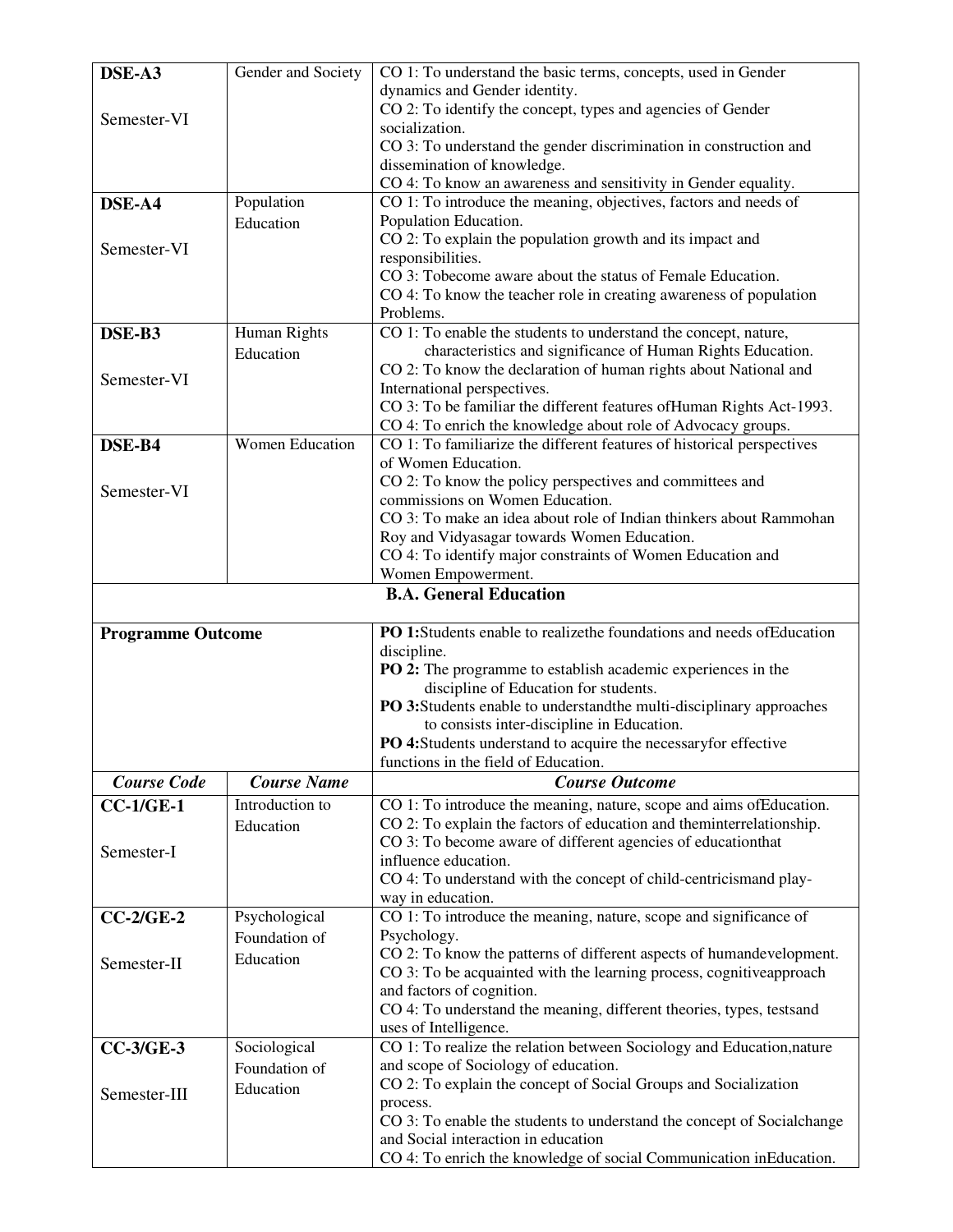| SEC-A1           | Communication              | CO 1: To introduce the meaning, nature, types, principles, process                                                                  |
|------------------|----------------------------|-------------------------------------------------------------------------------------------------------------------------------------|
|                  | <b>Skills</b>              | and barriers of communication.                                                                                                      |
| Semester-III     |                            | CO 2: To explain the concept, principles, types and barriers of Listening                                                           |
|                  |                            | Skills.                                                                                                                             |
|                  |                            | CO 3: To familiarize the differenttypes of Speaking Skills.<br>CO 4: To know the concept, principles, types and barriers of Reading |
|                  |                            | and Writing Skills.                                                                                                                 |
| $CC-4/GE-4$      | <b>Inclusive Education</b> | CO 1: To introduce the meaning of Inclusion, exclusion and Inclusive                                                                |
|                  |                            | society.                                                                                                                            |
| Semester-IV      |                            | CO 2: To explain the types of exclusion and their causes.                                                                           |
|                  |                            | CO 3: To understand the concepts, types and cause of Socially disabled                                                              |
|                  |                            | learners.                                                                                                                           |
|                  |                            | CO 4: To become aware to know how to bring about inclusion in<br>different spheres.                                                 |
| <b>SEC-B1</b>    | <b>Teaching Skill</b>      | CO 1: To develop the concept, nature and factors of Teaching.                                                                       |
|                  |                            | CO 2: To enrich to understanding the types of teaching like Micro-                                                                  |
|                  |                            | teaching, Simulated teaching and Integrated teaching.                                                                               |
| Semester-IV      |                            | CO 3: To explain the different skills and phases of teaching.                                                                       |
|                  |                            | CO 4: To enable the students to understand concept, importance and                                                                  |
|                  |                            | steps of Learning Design (LD).                                                                                                      |
| <b>CCDSE-A1/</b> | Peace and Value            | CO 1: To introduce the concept, aims and scope of Peace Education.                                                                  |
| <b>GEDSE-A1</b>  | Education                  | CO 2: To explain the role of Educational Institutional in promoting<br>Peace Education.                                             |
|                  |                            | CO 3: To understand the meaning, concept and needs of Value                                                                         |
| Semester-V       |                            | Education.                                                                                                                          |
|                  |                            | CO 4: To know the role of Value Education in resolving conflict.                                                                    |
| <b>CCDSE-A2/</b> | Educational                | CO 1: To know of educational ideas of Indian Educators like as                                                                      |
| <b>GEDSE-A2</b>  | Thought of Great           | Vivekananda, Rabindranath, Gandhiji.                                                                                                |
|                  | Educators                  | CO 2: To know of educational ideas of Western Educators like asPlato,                                                               |
| Semester-V       |                            | Rousseau, Montessori.                                                                                                               |
|                  |                            | CO 3: To understand pedagogical concepts given by Indian educational                                                                |
|                  |                            | thinkers like as Radhakrisnan, Begum Rokeya, Sister Nivedita.<br>CO 4: To understand pedagogical concepts given by Western          |
|                  |                            | educational thinkers like as Pestalozzi, Dewey, Ivan Illich.                                                                        |
| SEC-A2           | Skill for                  | CO 1: To know the democratic rights, fundamental Rights and duties                                                                  |
|                  | Democratic                 | of citizenship in Indian Constitution.                                                                                              |
| Semester-V       | Citizenship                | CO 2: To understand with concepts of child protection and child rights.                                                             |
|                  |                            | CO 3: To be familiar idea about child violence and child rights.                                                                    |
|                  |                            | CO 4: To develop an understanding of about domestic violence and                                                                    |
|                  |                            | domestic rights.<br>CO 1: To enable the students to understand the concept, nature,                                                 |
| <b>CCDSE-B1/</b> | Human Rights<br>Education  | characteristics and significance of Human Rights Education.                                                                         |
| <b>GEDSE-B1</b>  |                            | CO 2: To know the declaration of human rights about National and                                                                    |
|                  |                            | International perspectives.                                                                                                         |
| Semester-VI      |                            | CO 3: To be familiar the different features of Human Rights Act-1993.                                                               |
|                  |                            | CO 4: To enrich the knowledge about role of Advocacy groups.                                                                        |
| CCDSE-B2/        | <b>Women Education</b>     | CO 1: To familiarize the different features of historical perspectives                                                              |
| <b>GEDSE-B2</b>  |                            | of Women Education.                                                                                                                 |
|                  |                            | CO 2: To know the policy perspectives and committees and<br>commissions on Women Education.                                         |
| Semester-VI      |                            | CO 3: To make an idea about role of Indian thinkers about Rammohan                                                                  |
|                  |                            | Roy and Vidyasagar towards Women Education.                                                                                         |
|                  |                            | CO 4: To identify major constraints of Women Education and                                                                          |
|                  |                            | Women Empowerment.                                                                                                                  |
| SEC-B2           | Life Skill                 | CO 1: To understand the basic concept, origin and development of life                                                               |
|                  | Education                  | skill education.                                                                                                                    |
| Semester-VI      |                            | CO 2: To familiarize the different features of Generic Life skills and                                                              |
|                  |                            | Problem specific skills.                                                                                                            |
|                  |                            | CO 3: To enable the students to understand the cconcept of training                                                                 |